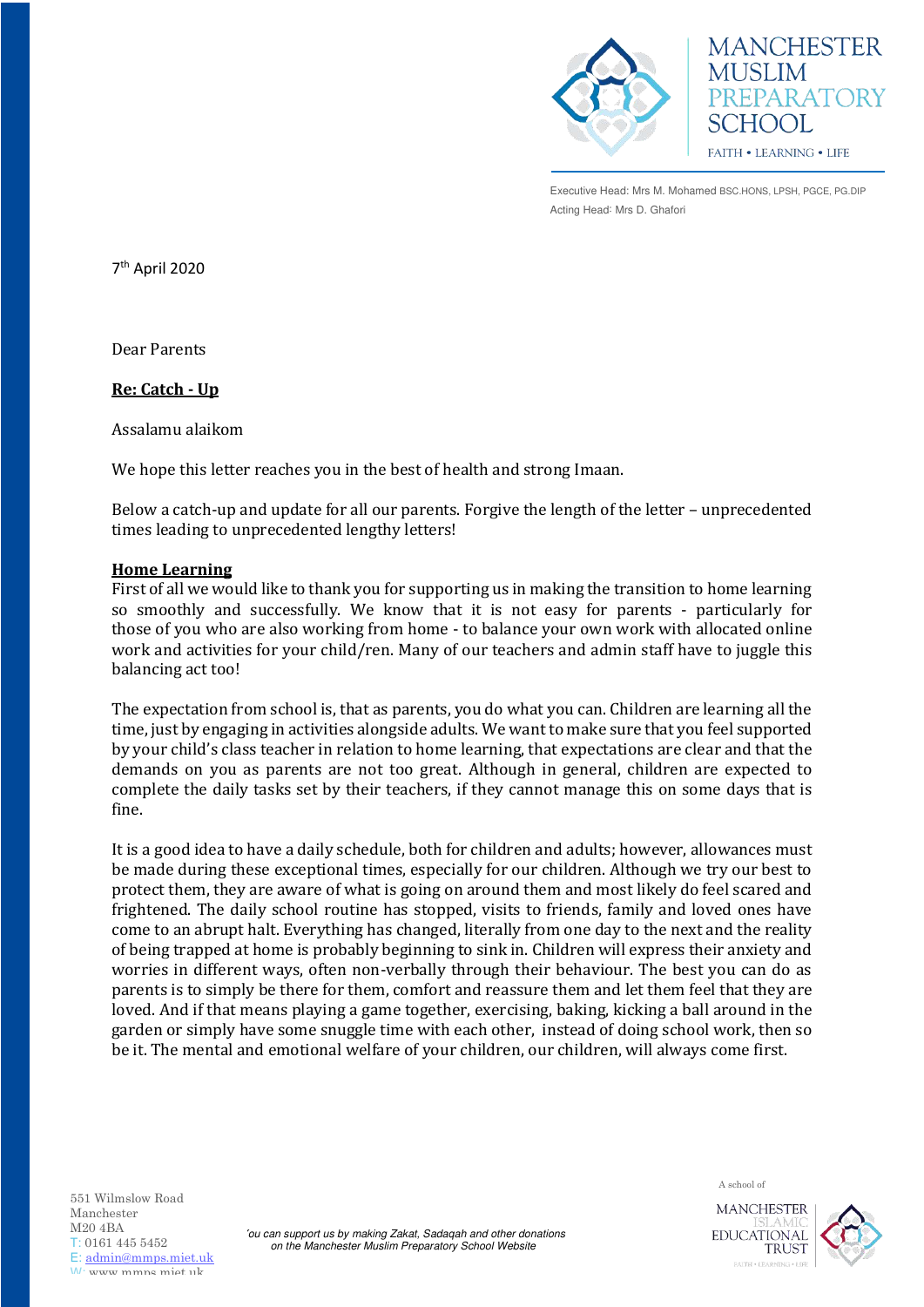



Executive Head: Mrs M. Mohamed BSC.HONS, LPSH, PGCE, PG.DIP Acting Head: Mrs D. Ghafori

### **Spring Term Holidays**

MMPS is closed for Spring Break and home learning will start again on Tuesday 21st April as will the offer to open school for children of key workers (see further down). Within days of reopening, the blessed month of Ramadan will be upon us and thus the **Ramadan school timings, 10 am to 3:30 pm**, will start straight away, on Tuesday 21st April.

## **Home Learning during Ramadan: KS1 and KS2**

Home learning will resume at 10 am on Tuesday 21st April, insha'Allah. A Ramadan timetable will be set up with classes having a Maths and English lesson in the morning. Videos on Dojo have proven to be very popular and we will continue with the same format.

In the afternoons, pupils will have subject lessons or engage in a Ramadan activity insha'Allah. Class teachers will set up a Ramadan timetable so pupils and parents are informed of the structure.

Pupils should complete allocated activities on the same day, within school hours, just as they would when in school. If they miss a piece of work, as mentioned above, they are not required to catch up and post late work in their Dojo portfolio; this also creates a huge backlog of marking for the teachers who are working from home too and are trying to keep up with the fast pace of uploading videos and marking. We have therefore asked teachers not to mark/comment on work that is saved late. The pupils may, of course, still upload their work into the portfolios – the teacher will then simply approve it but not mark or comment on it. We trust your full support and understanding in this matter.

We have also subscribed to a new online learning platform which pupils will be given access to after the holidays. Introducing something new will ensure that our pupils remain engaged. We are continuously evaluating and reviewing our provision as more resources for home learning become available and will keep parents updated on further resource and approaches that we may introduce.

### **Home Learning during Ramadan: EYFS**

Our youngest pupils will continue with activities at home suggested by their teachers via Tapestry as this is going very well indeed, masha'Allah. Please continue to upload your observations, photographs and video clips which we really enjoy watching.

# **Key Worker Provision during Ramadan**

Key Worker provision during Ramadan will be offered from 8:30 am to 3:30 pm and a separate letter will be sent to Key Worker parents / carers.

551 Wilmslow Road Manchester M20 4BA T: 0161 445 5452 E: [admin@mmps.miet.uk](mailto:admin@mmps.miet.uk) W: www.mmne.miet.uk



**TRUST** 

A school of